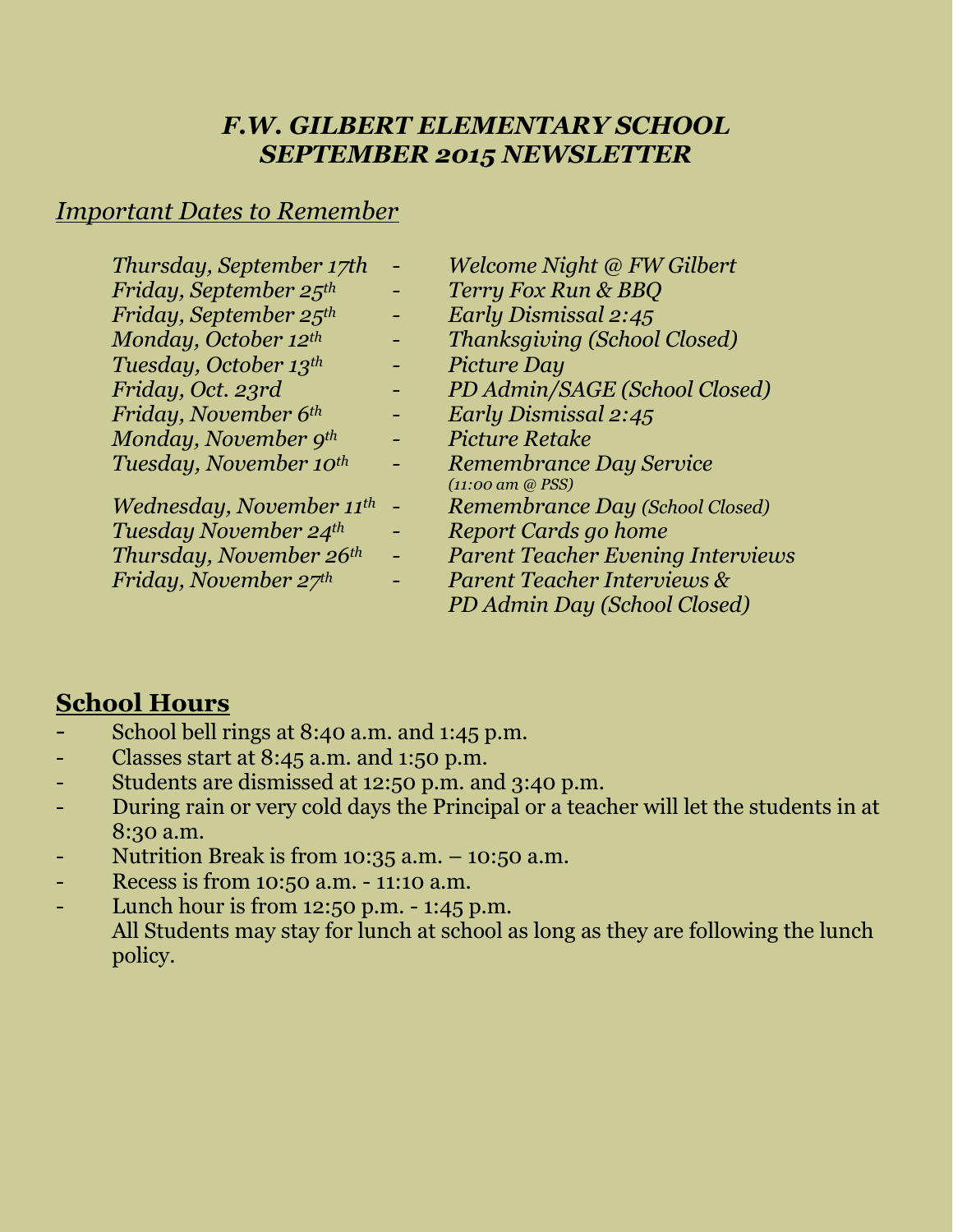# **School Phone Number: 753-2559**

Teachers are available by phone, email or appointment to have discussions regarding your children.

## **CLASSROOM ORGANIZATION 2015-2016**

| Grade                                         | <b>Students</b>                      | <b>Teacher</b>                                                                             | <b>Room</b>                                                                                                             | Email                                                       |
|-----------------------------------------------|--------------------------------------|--------------------------------------------------------------------------------------------|-------------------------------------------------------------------------------------------------------------------------|-------------------------------------------------------------|
| JK/K                                          | 21                                   | <b>Jenn Donnelly</b><br><b>Michelle McMahon</b>                                            | 10                                                                                                                      | donnellyj@sdwhitehsell.mb.ca<br>mcmahonm@sdwhiteshell.mb.ca |
| 1/2                                           | 18                                   | <b>Leah Miller</b>                                                                         | 7                                                                                                                       | millerl@sdwhiteshell.mb.ca                                  |
| $\bf{3}$                                      | 10                                   | <b>Amber Bilinsky</b>                                                                      | $\overline{\mathbf{5}}$                                                                                                 | bilinskya@sdwhiteshell.mb.ca                                |
| $\overline{\mathbf{r}}$                       | 11                                   | <b>Lory Muntain</b>                                                                        | $\overline{\mathbf{4}}$                                                                                                 | muntainl@sdwhiteshell.mb.ca                                 |
| $\overline{\mathbf{5}}$                       | 16                                   | <b>Devon Turner</b>                                                                        | $\overline{\mathbf{2}}$                                                                                                 | turnerd@sdwhiteshell.mb.ca                                  |
| 6                                             | 12                                   | <b>Chris Reimer</b>                                                                        | 3                                                                                                                       | reimerc@sdwhiteshell.mb.ca                                  |
| <b>Specialty Teacher</b>                      |                                      | <b>Julie Remillard</b>                                                                     | 13                                                                                                                      | remillaj@sdwhiteshell.mb.ca                                 |
| <b>Resource Teacher</b><br><b>Music (K-6)</b> |                                      | - Lory Muntain<br>- Donna Wyryha                                                           | muntainl@sdwhiteshell.mb.ca<br>wyryhad@sdwhiteshell.mb.ca                                                               |                                                             |
| EA's                                          |                                      | - Clint Chaboyer<br><b>Leona Guy</b><br><b>Suzanne Rueckert</b><br><b>Vanessa Thompson</b> | chaboyerc@sdwhiteshell.mb.ca<br>guyl@sdwhiteshell.mb.ca<br>rueckerts@sdwhiteshell.mb.ca<br>thompsonv@sdwhiteshell.mb.ca |                                                             |
|                                               | <b>PRINCIPAL</b><br><b>SECRETARY</b> | - Todd Long<br>- Tanis Rogers                                                              | longt@sdwhiteshell.mb.ca<br>rogerst@sdwhiteshell.mb.ca                                                                  |                                                             |

**Total enrollment is 89 (Sept. 2014 enrollment was 86)**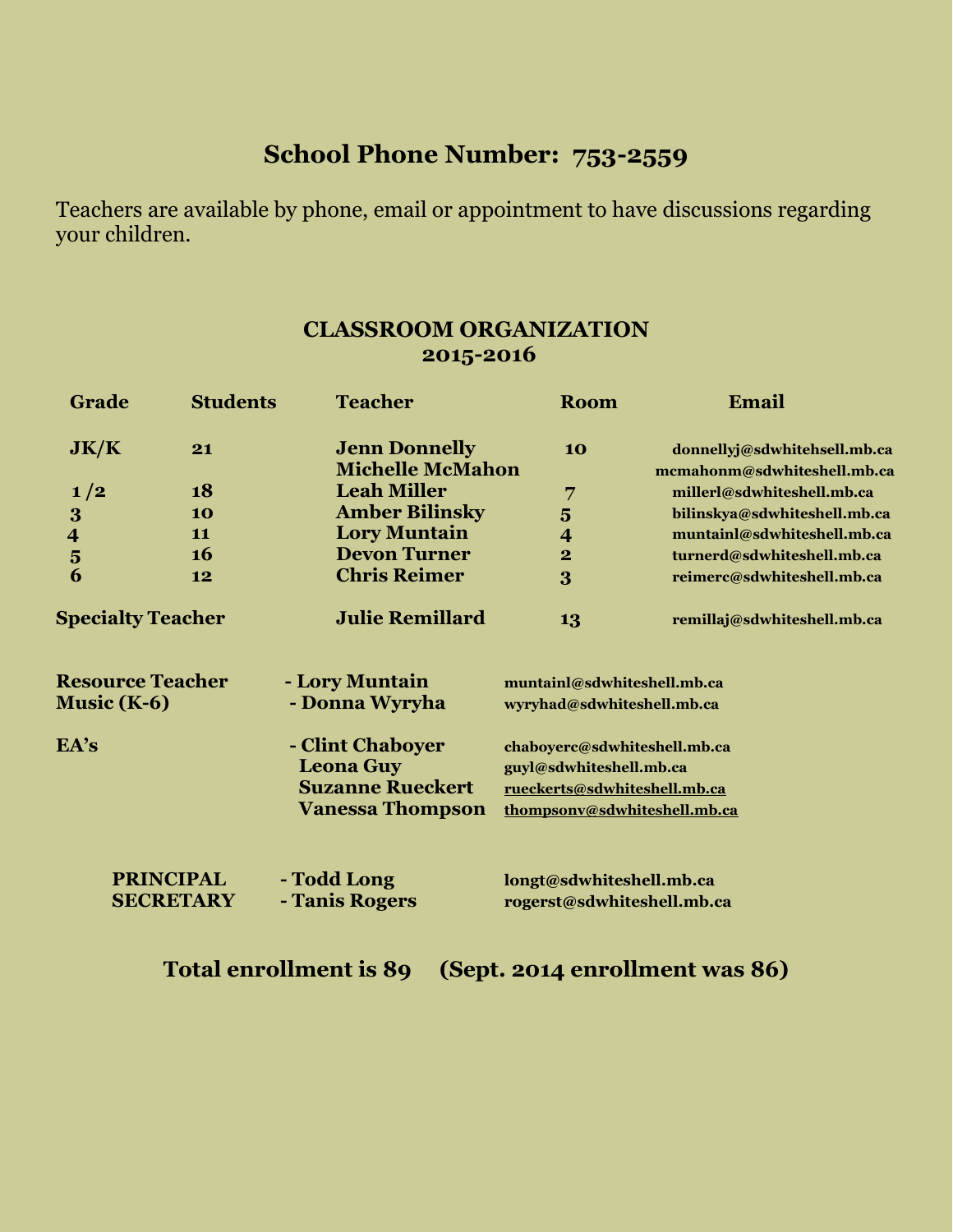#### **Student Absentees**

Contact the School Secretary or your child's teacher by note or phone. If the school has not received any notification of the absence, the School Secretary or the child's teacher will be phoning home/work within the first half hour of school to inquire as to where the student is.

**CRIMINAL RECORD & CHILD ABUSE CHECKS are mandatory for ALL Volunteers in the school and have to be updated every 3 years. This includes parent helpers/drivers and assisting in classrooms and/or field trips. Please see Mrs. Rogers in the office for forms**

#### **STUDENT FILE UPDATES**

Forms have now been sent home, please complete and return to school at your earliest convenience.

### **School Pictures - Tuesday, October 13th, 2015**

Order Forms will be sent home soon. Please complete and return to the school. Retakes: Monday, November 9<sup>th</sup>, 2015.

### **Terry Fox Run**

Our annual Terry Fox Run/Walk will be taking place on **Friday, September 25th at 12:15 p.m.**  The Pinawa Secondary School and the Silver Fox will be joining us on the run this year followed by an appreciation BBQ. Anyone interested in volunteering, please call Mrs. Rogers at 753-2559. We will also be sending home pledge forms that must be returned by the day of the run.

#### **F.W. Gilbert School Parent Advisory Council Our First Meeting will be held on Monday, September 21st at 5:30 p.m. in the school staffroom Please come and join us.**

#### **Drink Tabs**

At FW Gilbert, we are collecting drink tabs to help purchase wheelchairs for people in need. There is a drop off box set up in the hallway of our school for these tabs. A community member picks them up on a monthly basis. Please feel free to bring them by the school to add to our collection.